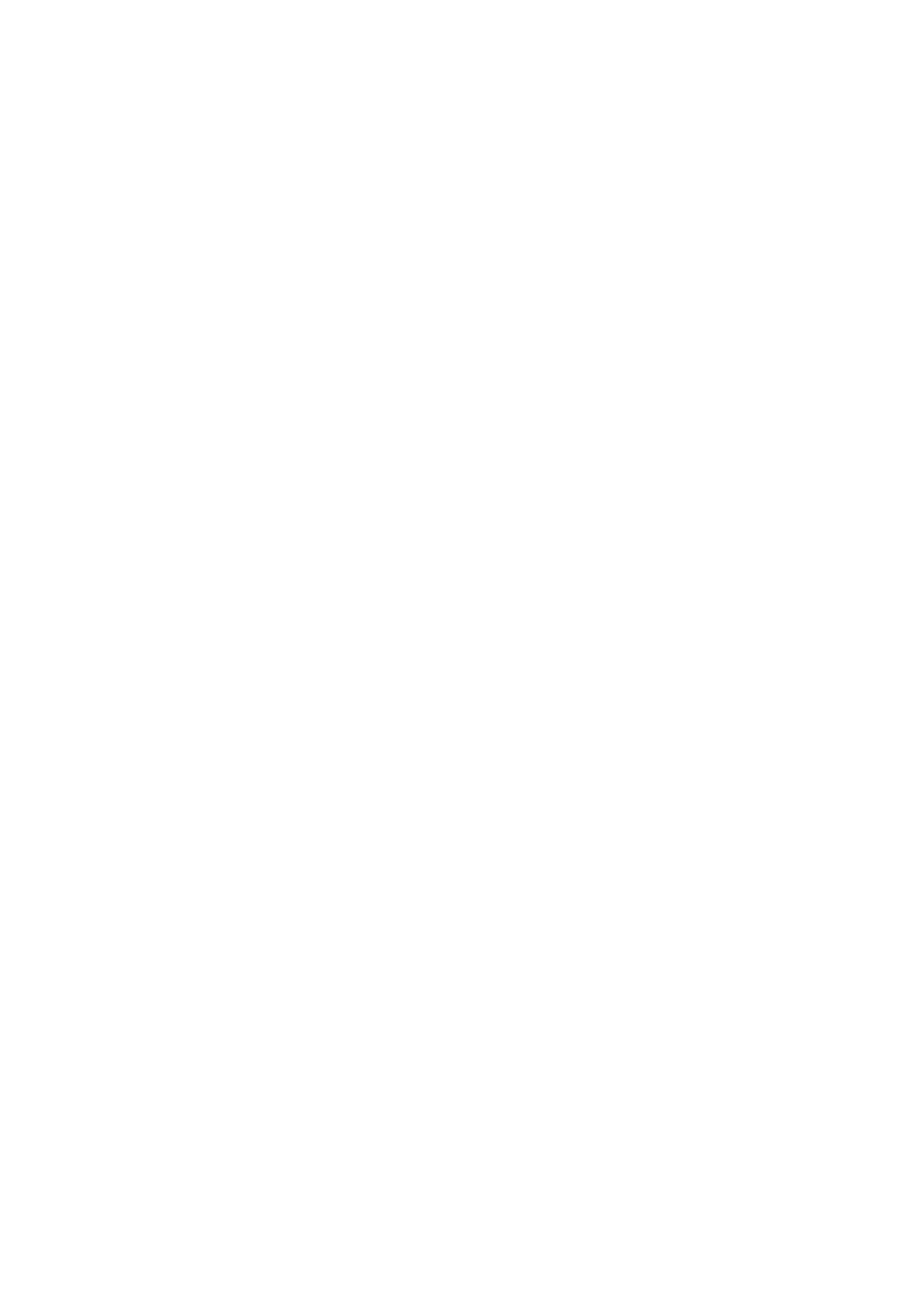# Standarder får världen att fungera

*SIS (Swedish Standards Institute) är en fristående ideell förening med medlemmar från både privat och offentlig sektor. Vi är en del av det europeiska och globala nätverk som utarbetar internationella standarder. Standarder är dokumenterad kunskap utvecklad av framstående aktörer inom industri, näringsliv och samhälle och befrämjar handel över gränser, bidrar till att processer och produkter blir säkrare samt effektiviserar din verksamhet.* 

#### **Delta och påverka**

Som medlem i SIS har du möjlighet att påverka framtida standarder inom ditt område på nationell, europeisk och global nivå. Du får samtidigt tillgång till tidig information om utvecklingen inom din bransch.

#### **Ta del av det färdiga arbetet**

Vi erbjuder våra kunder allt som rör standarder och deras tillämpning. Hos oss kan du köpa alla publikationer du behöver – allt från enskilda standarder, tekniska rapporter och standardpaket till handböcker och onlinetjänster. Genom vår webbtjänst e-nav får du tillgång till ett lättnavigerat bibliotek där alla standarder som är aktuella för ditt företag finns tillgängliga. Standarder och handböcker är källor till kunskap. Vi säljer dem.

#### **Utveckla din kompetens och lyckas bättre i ditt arbete**

Hos SIS kan du gå öppna eller företagsinterna utbildningar kring innehåll och tillämpning av standarder. Genom vår närhet till den internationella utvecklingen och ISO får du rätt kunskap i rätt tid, direkt från källan. Med vår kunskap om standarders möjligheter hjälper vi våra kunder att skapa verklig nytta och lönsamhet i sina verksamheter.

**Vill du veta mer om SIS eller hur standarder kan effektivisera din verksamhet är du välkommen in på www.sis.se eller ta kontakt med oss på tel 08-555 523 00.**

# Standards make the world go round

*SIS (Swedish Standards Institute) is an independent non-profit organisation with members from both the private and public sectors. We are part of the European and global network that draws up international standards. Standards consist of documented knowledge developed by prominent actors within the industry, business world and society. They promote cross-border trade, they help to make processes and products safer and they streamline your organisation.*

#### **Take part and have influence**

As a member of SIS you will have the possibility to participate in standardization activities on national, European and global level. The membership in SIS will give you the opportunity to influence future standards and gain access to early stage information about developments within your field.

#### **Get to know the finished work**

We offer our customers everything in connection with standards and their application. You can purchase all the publications you need from us - everything from individual standards, technical reports and standard packages through to manuals and online services. Our web service e-nav gives you access to an easy-to-navigate library where all standards that are relevant to your company are available. Standards and manuals are sources of knowledge. We sell them.

#### **Increase understanding and improve perception**

With SIS you can undergo either shared or in-house training in the content and application of standards. Thanks to our proximity to international development and ISO you receive the right knowledge at the right time, direct from the source. With our knowledge about the potential of standards, we assist our customers in creating tangible benefit and profitability in their organisations.

**If you want to know more about SIS, or how standards can streamline your organisation, please visit www.sis.se or contact us on phone +46 (0)8-555 523 00**



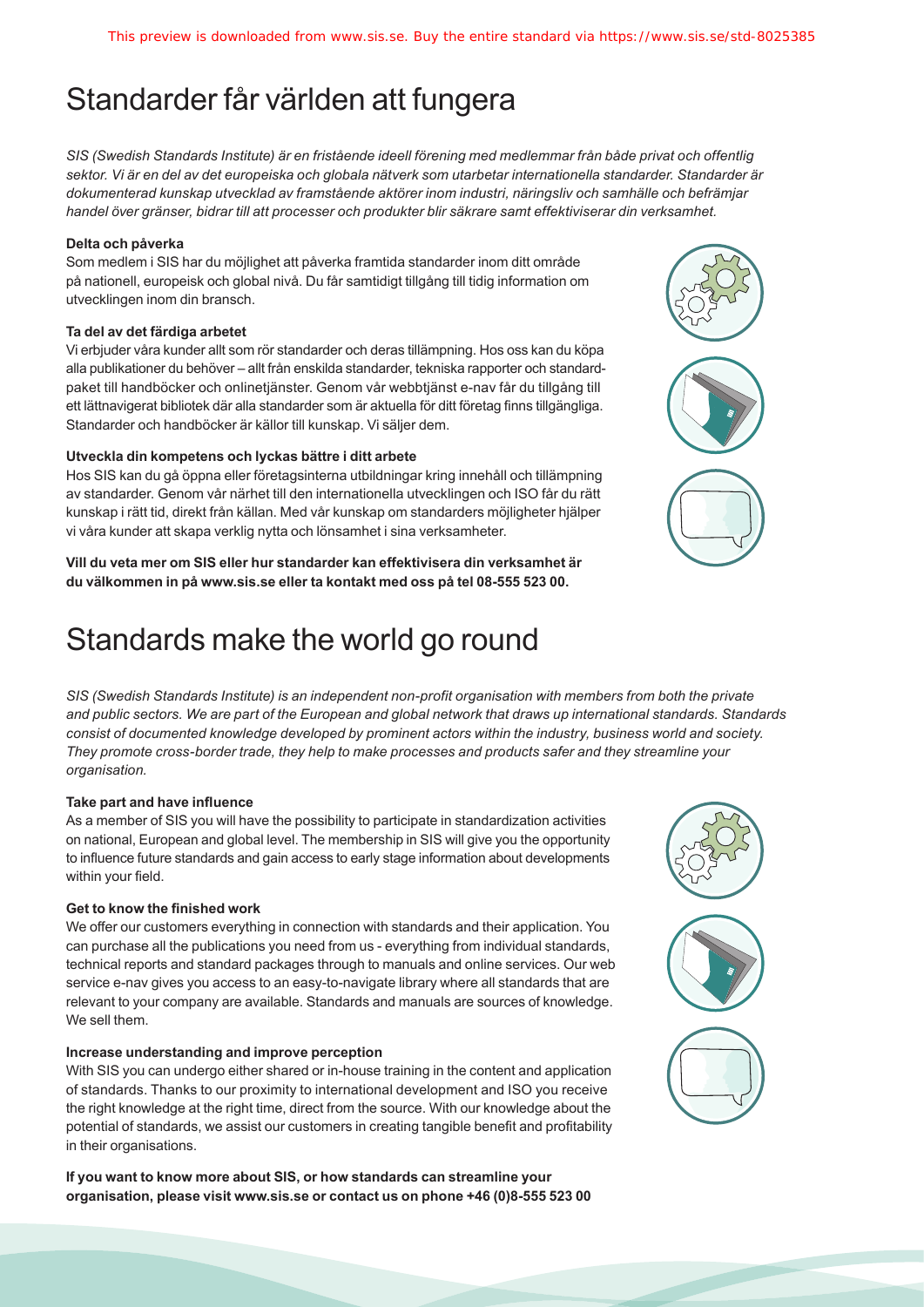Europastandarden EN ISO 20685-2:2017 gäller som svensk standard. Detta dokument innehåller den officiella engelska versionen av EN ISO 20685-2:2017.

The European Standard EN ISO 20685-2:2017 has the status of a Swedish Standard. This document contains the official version of EN ISO 20685-2:2017.

© Copyright / Upphovsrätten till denna produkt tillhör SIS, Swedish Standards Institute, Stockholm, Sverige. Användningen av denna produkt regleras av slutanvändarlicensen som återfinns i denna produkt, se standardens sista sidor.

© Copyright SIS, Swedish Standards Institute, Stockholm, Sweden. All rights reserved. The use of this product is governed by the end-user licence for this product. You will find the licence in the end of this document.

*Upplysningar om sakinnehållet i standarden lämnas av SIS, Swedish Standards Institute, telefon 08-555 520 00. Standarder kan beställas hos SIS Förlag AB som även lämnar allmänna upplysningar om svensk och utländsk standard.*

*Information about the content of the standard is available from the Swedish Standards Institute (SIS), telephone +46 8 555 520 00. Standards may be ordered from SIS Förlag AB, who can also provide general information about Swedish and foreign standards.*

Denna standard är framtagen av kommittén för Belastningsergonomi, SIS / TK 380 / AG 01.

Har du synpunkter på innehållet i den här standarden, vill du delta i ett kommande revideringsarbete eller vara med och ta fram andra standarder inom området? Gå in på www.sis.se - där hittar du mer information.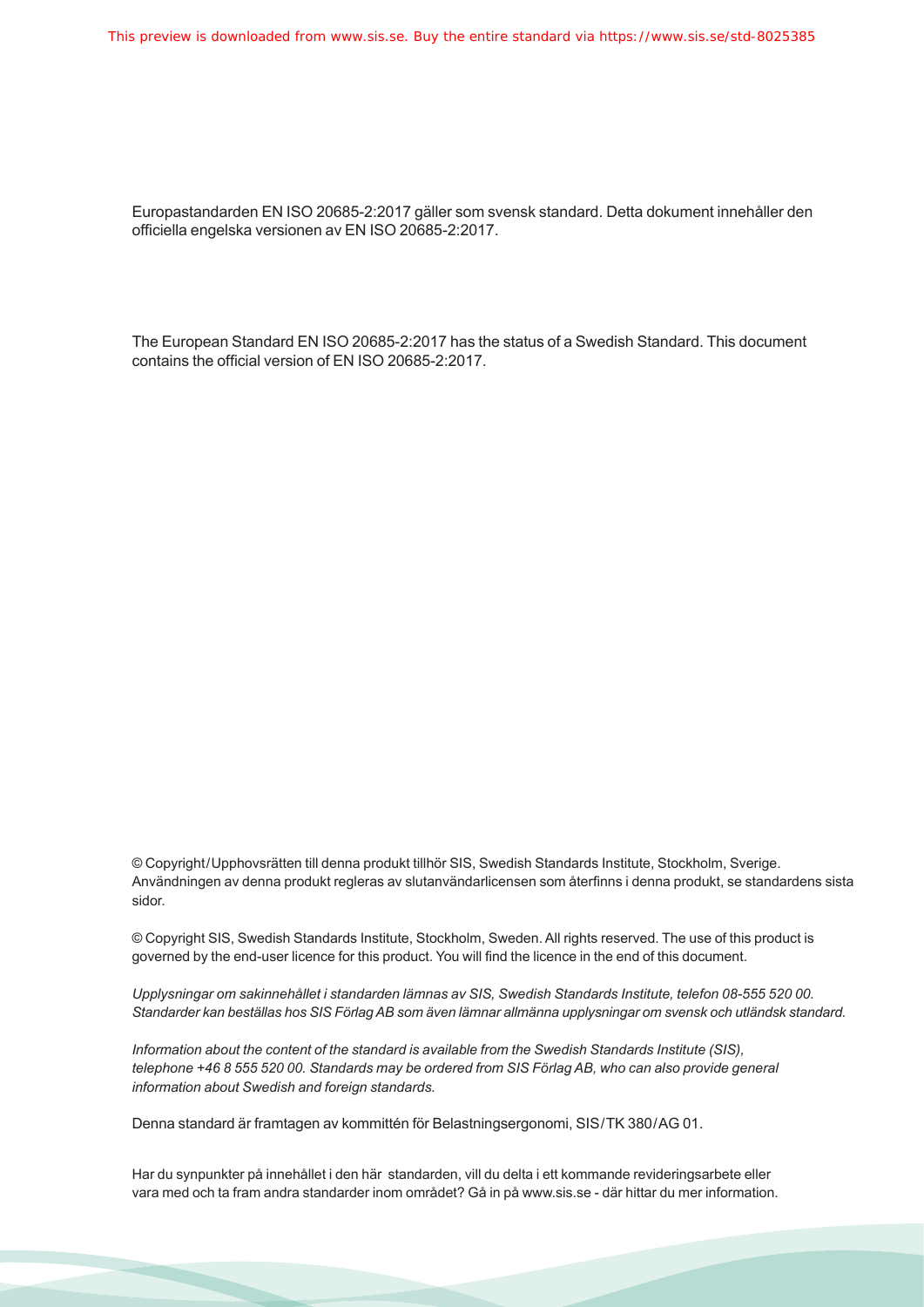This preview is downloaded from www.sis.se. Buy the entire standard via https://www.sis.se/std-8025385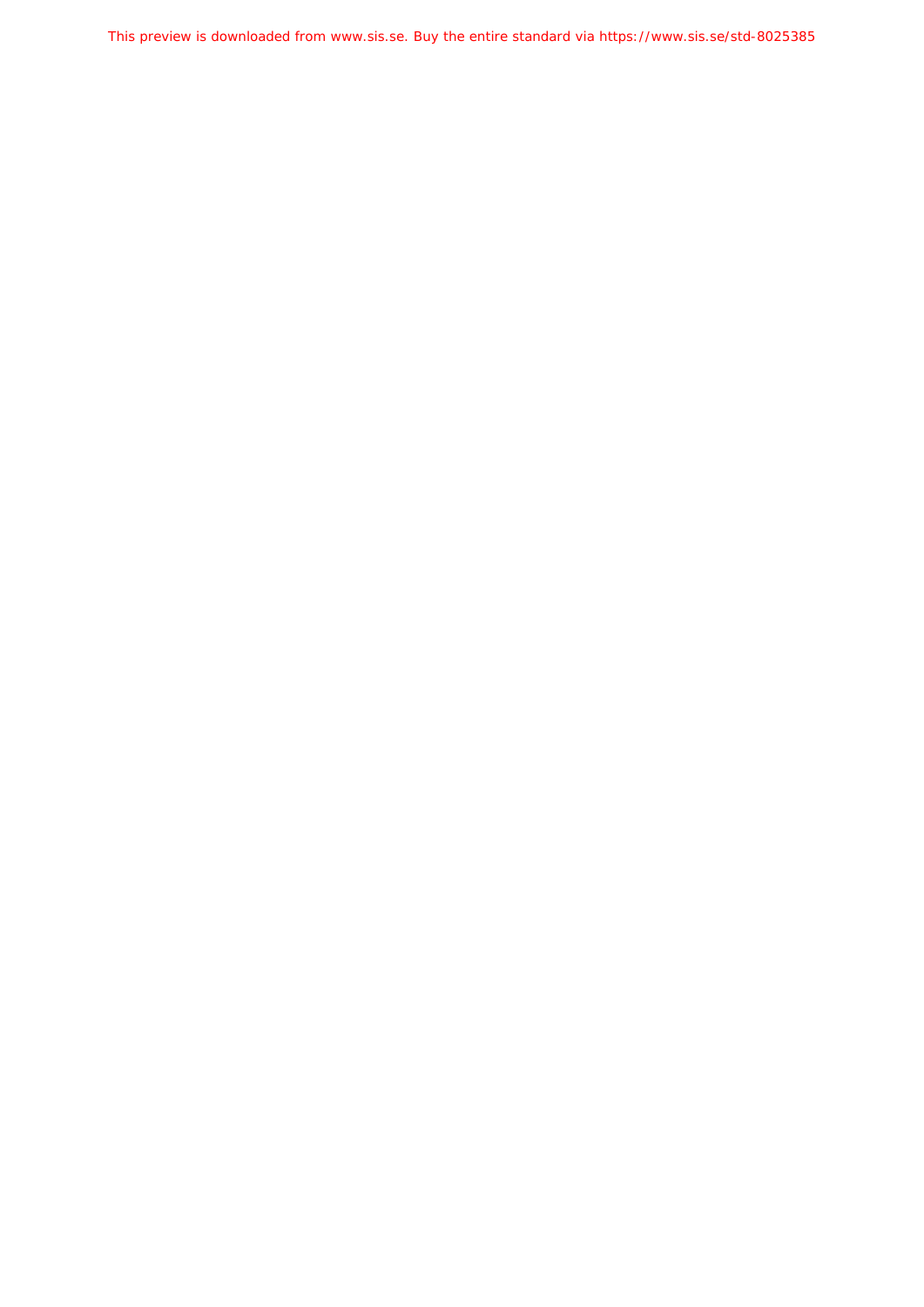# EUROPEAN STANDARD NORME EUROPÉENNE EUROPÄISCHE NORM

## **EN ISO 20685-2**

March 2017

ICS 13.180

English Version

## Ergonomics - 3-D scanning methodologies for internationally compatible anthropometric databases - Part 2: Evaluation protocol of surface shape and repeatability of relative landmark positions (ISO 20685- 2:2015)

Ergonomie - Méthodologies d'exploration tridimensionnelles pour les bases de données anthropométriques compatibles au plan international - Partie 2: Protocole d'évaluation de la forme extérieure et de la répétabilité des positions relatives de repères (ISO 20685-2:2015)

 Ergonomie - Scanverfahren für international kompatible anthropometrische Datenbanken - Teil 2: Prüfprotokoll für Körperoberflächen und Wiederholbarkeit relativer Messpunktpositionen (ISO 20685-2:2015)

This European Standard was approved by CEN on 8 February 2017.

CEN members are bound to comply with the CEN/CENELEC Internal Regulations which stipulate the conditions for giving this European Standard the status of a national standard without any alteration. Up-to-date lists and bibliographical references concerning such national standards may be obtained on application to the CEN-CENELEC Management Centre or to any CEN member.

This European Standard exists in three official versions (English, French, German). A version in any other language made by translation under the responsibility of a CEN member into its own language and notified to the CEN-CENELEC Management Centre has the same status as the official versions.

CEN members are the national standards bodies of Austria, Belgium, Bulgaria, Croatia, Cyprus, Czech Republic, Denmark, Estonia, Finland, Former Yugoslav Republic of Macedonia, France, Germany, Greece, Hungary, Iceland, Ireland, Italy, Latvia, Lithuania, Luxembourg, Malta, Netherlands, Norway, Poland, Portugal, Romania, Serbia, Slovakia, Slovenia, Spain, Sweden, Switzerland, Turkey and United Kingdom.



EUROPEAN COMMITTEE FOR STANDARDIZATION COMITÉ EUROPÉEN DE NORMALISATION EUROPÄISCHES KOMITEE FÜR NORMUNG

**CEN-CENELEC Management Centre: Avenue Marnix 17, B-1000 Brussels** 

© 2017 CEN All rights of exploitation in any form and by any means reserved worldwide for CEN national Members.

Ref. No. EN ISO 20685-2:2017 E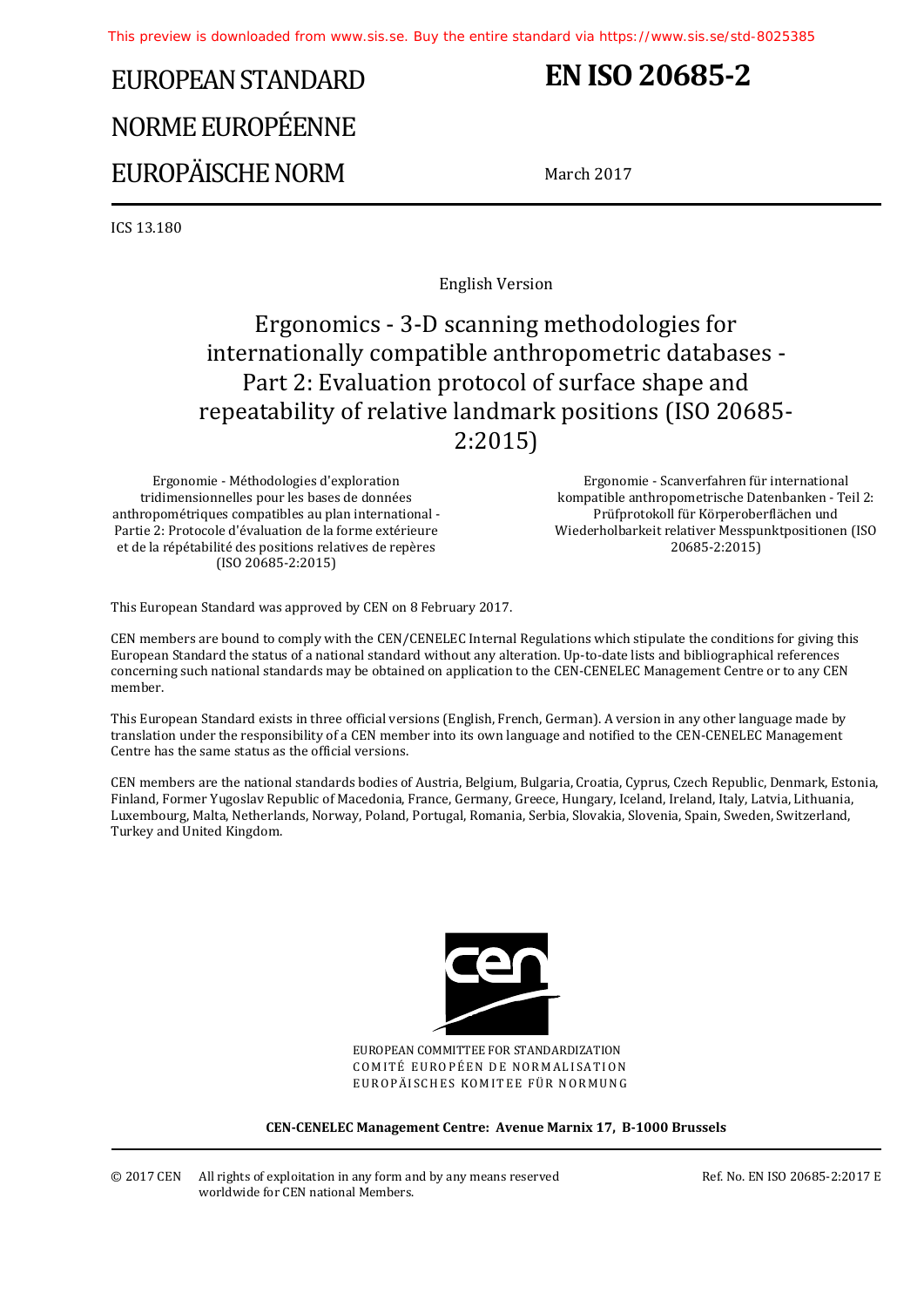| <b>Contents</b> |
|-----------------|
|-----------------|

| ×<br>. .<br>۰,<br>۰.<br>× |
|---------------------------|
|---------------------------|

| 1                       |                                 |                                                                                                                                                                                                                                                                |  |
|-------------------------|---------------------------------|----------------------------------------------------------------------------------------------------------------------------------------------------------------------------------------------------------------------------------------------------------------|--|
| $\overline{2}$          |                                 |                                                                                                                                                                                                                                                                |  |
| 3                       |                                 |                                                                                                                                                                                                                                                                |  |
| $\overline{\mathbf{4}}$ | 4.1<br>4.2<br>4.3               | Procedure 35 and 200 million and 200 million and 200 million and 200 million and 200 million and 30 million and 30 million and 30 million and 30 million and 30 million and 30 million and 30 million and 30 million and 30 mi<br>4.3.1<br>4.3.2<br>4.3.3      |  |
| 5                       | 5.1<br>5.2<br>5.3<br>5.4        | Procedure <u>Electric Communications</u> of the contract of the contract of the contract of the contract of the contract of the contract of the contract of the contract of the contract of the contract of the contract of the con<br>5.4.1<br>5.4.2<br>5.4.3 |  |
| 6                       | 6.1<br>6.2<br>6.3<br>6.4<br>6.5 | Evaluation of hidden area                                                                                                                                                                                                                                      |  |
|                         |                                 |                                                                                                                                                                                                                                                                |  |
|                         |                                 |                                                                                                                                                                                                                                                                |  |
|                         |                                 | Annex C (informative) Example of report of evaluation of hidden area                                                                                                                                                                                           |  |
|                         |                                 | Annex D (informative) Simultaneous superimposition of landmark coordinate data from                                                                                                                                                                            |  |
|                         |                                 |                                                                                                                                                                                                                                                                |  |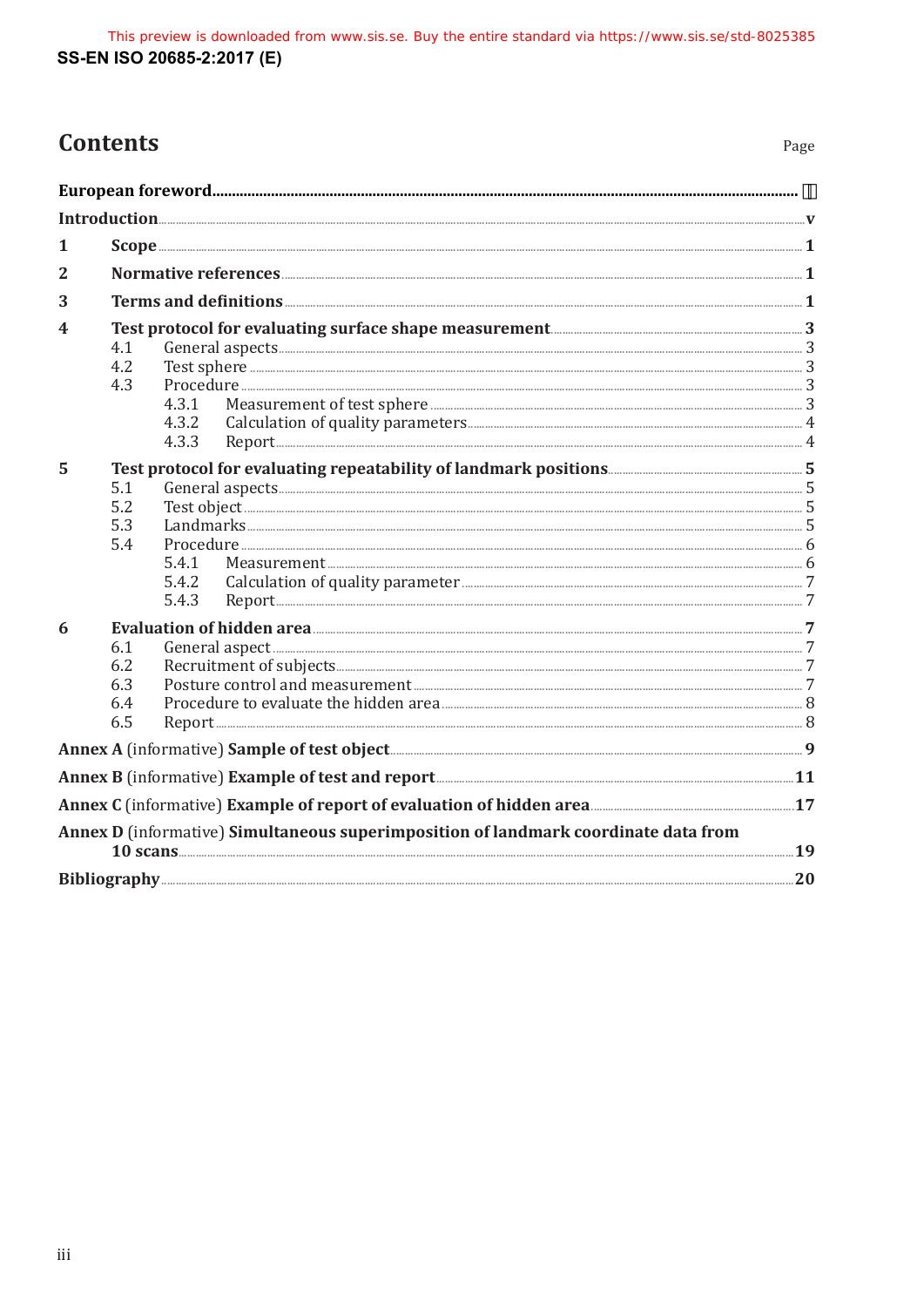## **European foreword**

The text of ISO 20685-2:2015 has been prepared by Technical Committee ISO/TC 159 "Ergonomics" of the International Organization for Standardization (ISO) and has been taken over as EN ISO 20685-2:2017 by Technical Committee CEN/TC 122 "Ergonomics" the secretariat of which is held by DIN.

This European Standard shall be given the status of a national standard, either by publication of an identical text or by endorsement, at the latest by September 2017, and conflicting national standards shall be withdrawn at the latest by September 2017.

Attention is drawn to the possibility that some of the elements of this document may be the subject of patent rights. CEN [and/or CENELEC] shall not be held responsible for identifying any or all such patent rights.

According to the CEN-CENELEC Internal Regulations, the national standards organizations of the following countries are bound to implement this European Standard: Austria, Belgium, Bulgaria, Croatia, Cyprus, Czech Republic, Denmark, Estonia, Finland, Former Yugoslav Republic of Macedonia, France, Germany, Greece, Hungary, Iceland, Ireland, Italy, Latvia, Lithuania, Luxembourg, Malta, Netherlands, Norway, Poland, Portugal, Romania, Serbia, Slovakia, Slovenia, Spain, Sweden, Switzerland, Turkey and the United Kingdom.

## **Endorsement notice**

The text of ISO 20685-2:2015 has been approved by CEN as EN ISO 20685-2:2017 without any modification.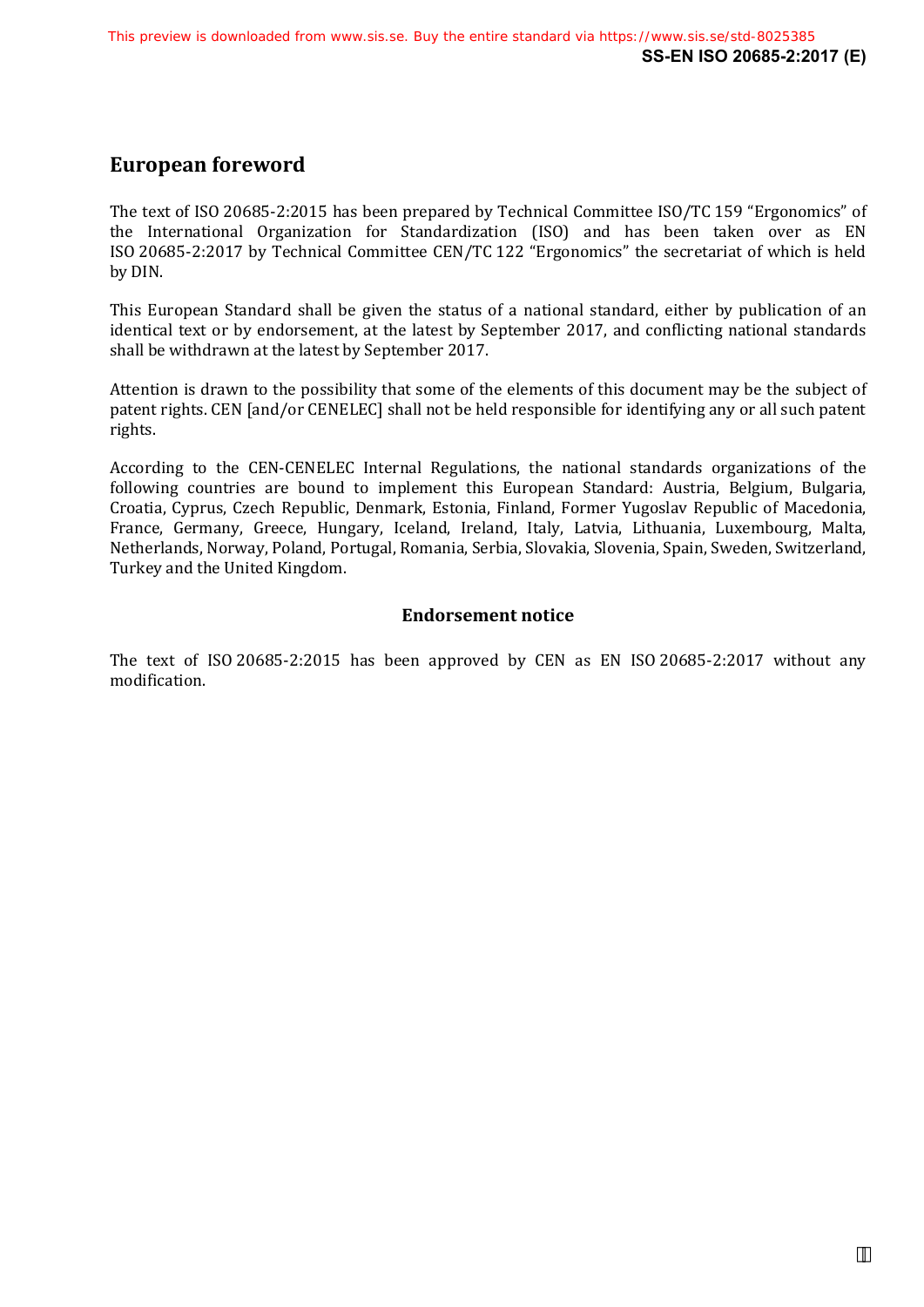## **Introduction**

Anthropometric measures are key to many International Standards. These measures can be gathered using a variety of instruments. An instrument with relatively new application to anthropometry is a three-dimensional (3-D) scanner. 3-D scanners generate a 3-D point cloud of the outside of the human body that can be used in a number of situations including clothing and automotive design, engineering and medical applications. Recently, digital human models are created from a 3-D point cloud, and used for various applications related to technological design process. Quality control of scan-extracted anthropometric data is important since required quality can differ according to applications.

There are a number of different fundamental technologies that underlie commercially available systems. These include stereophotogrammetry, ultrasound and light (laser light, white light and infrared), among others. Further, the software that is available to process data from the scan varies in its methods. Additionally, methods to extract landmark positions are different between commercially available systems. In some systems, anthropometrists decide landmark locations and paste marker stickers, and scanner system calculate locations of marker stickers and identify their names, while in other systems, landmark positions are automatically calculated from the surface shape data. Quality of landmark locations have significant effects on the quality of scan-extracted 1-D measurements as well as digital human models created based on these landmarks.

As a result of differences in fundamental technology, hardware and software, the quality of body surface shape and landmark locations from several different systems can be different for the same individual. Since 3-D scanning can be used to gather these data, it was important to develop an International Standard that allows users of such systems as well as users of scan-extracted measurements to judge whether the 3-D system is adequate for these needs.

The intent of this part of ISO 20685 is to ensure the quality control process of body scanners, especially that of surface shape and locations of landmarks as specified by ISO 7250-1.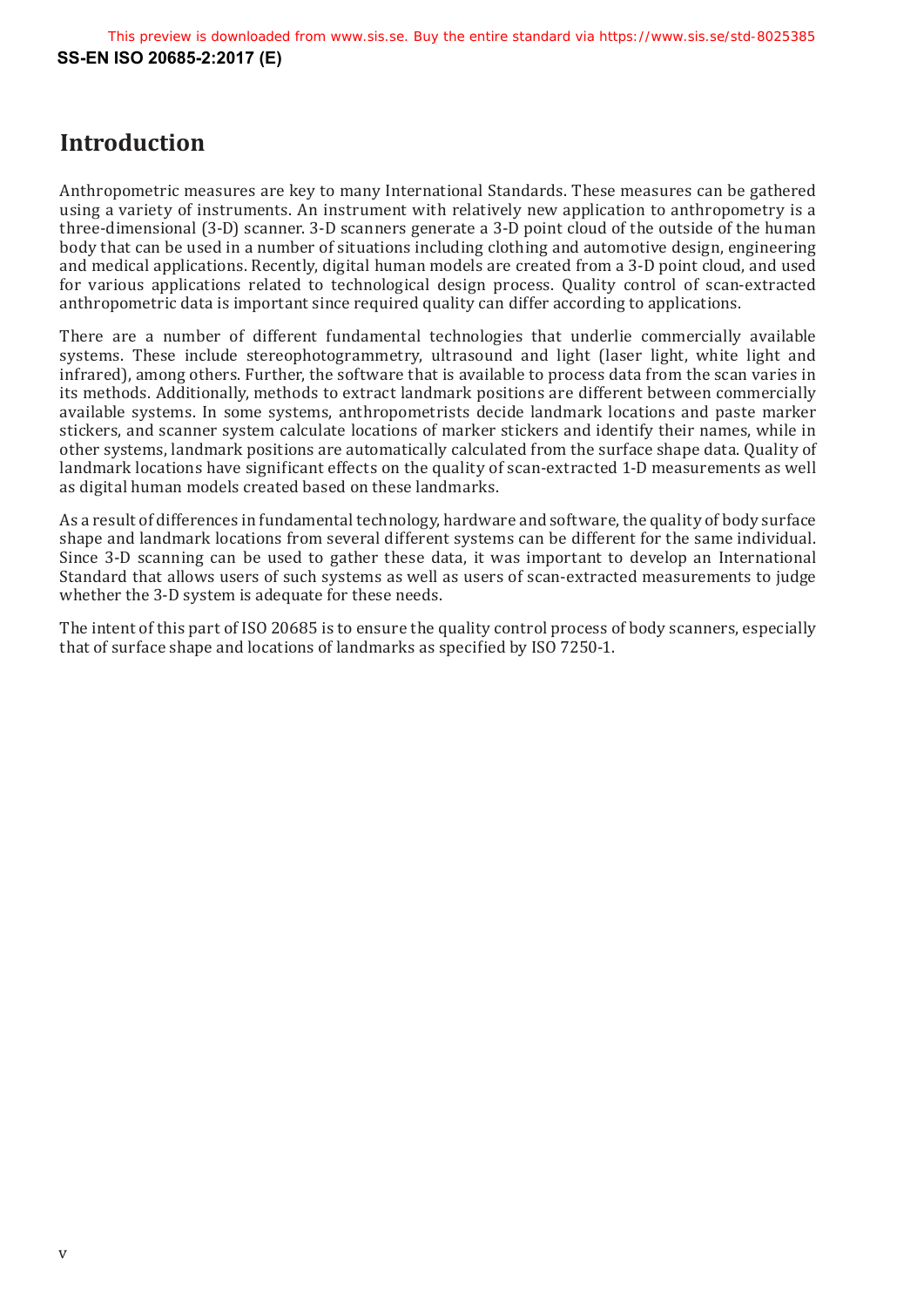## **Ergonomics — 3-D scanning methodologies for internationally compatible anthropometric databases —**

## Part 2: **Evaluation protocol of surface shape and repeatability of relative landmark positions**

## **1 Scope**

This part of ISO 20685 addresses protocols for testing of 3-D surface-scanning systems in the acquisition of human body shape data and measurements. It does not apply to instruments that measure the motion of individual landmarks.

While mainly concerned with whole-body scanners, it is also applicable to body-segment scanners (head scanners, hand scanners, foot scanners). This International Standard applies to body scanners that measure the human body in a single view. When a hand-held scanner is evaluated, it has to be noted that the human operator can contribute to the overall error. When systems are evaluated in which the subject is rotated, movement artefacts can be introduced; these can also contribute to the overall error. This part of ISO 20685 applies to the landmark positions determined by an anthropometrist. It does not apply to landmark positions automatically calculated by software from the point cloud.

The quality of surface shape of the human body and landmark positions is influenced by performance of scanner systems and humans including measurers and subjects. This part of ISO 20685 addresses the performance of scanner systems by using artefacts rather than human subjects as test objects.

Traditional instruments are required to be accurate to millimetre. Their accuracy can be verified by comparing the instrument with a scale calibrated according to an international standard of length. To verify or specify the accuracy of body scanners, a calibrated test object with known form and size is used.

The intended audience is those who use 3-D body scanners to create 3-D anthropometric databases including 3-D landmark locations, the users of these data, and scanner designers and manufacturers. This part of ISO 20685 intends to provide the basis for the agreement on the performance of body scanners between scanner users and scanner providers as well as between 3-D anthropometric database providers and data users.

## **2 Normative references**

The following documents, in whole or in part, are normatively referenced in this document and are indispensable for its application. For dated references, only the edition cited applies. For undated references, the latest edition of the referenced document (including any amendments) applies.

ISO 7250-1, *Basic human body measurements for technological design — Part 1: Body measurement definitions and landmarks*

ISO 10360-8, *Geometrical product specifications (GPS) — Acceptance and reverification tests for coordinate measuring systems (CMS) — Part 8: CMMs with optical distance sensors*

ISO 20685, *3-D scanning methodologies for internationally compatible anthropometric databases*

## **3 Terms and definitions**

For the purposes of this document, the following terms and definitions apply.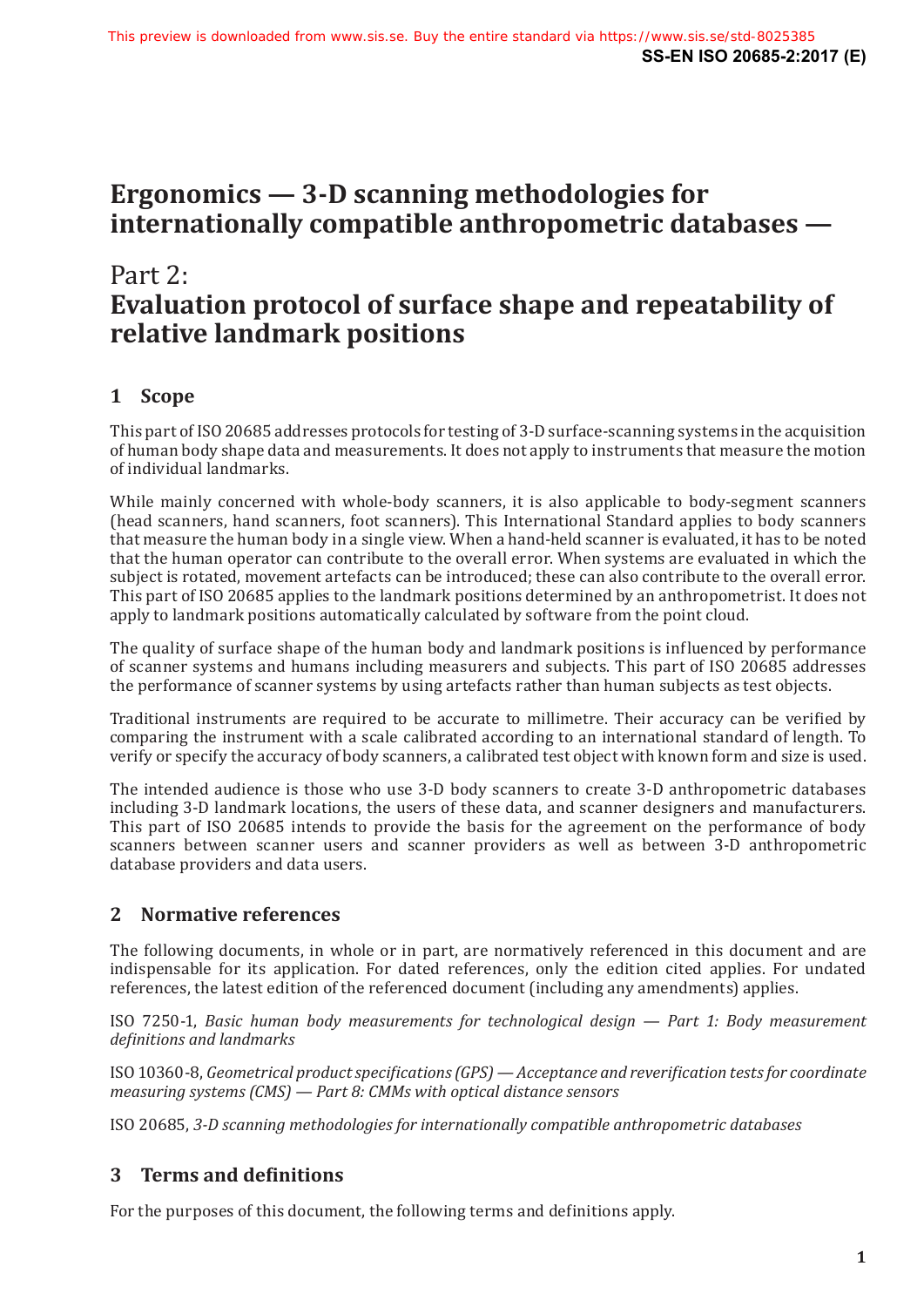## **SS-EN ISO 20685-2:2017 (E)**  This preview is downloaded from www.sis.se. Buy the entire standard via https://www.sis.se/std-8025385

## **3.1**

### **error of spherical form measurement**

error within the range of the Gaussian radial distance, determined by a least-squares fit of measured data points on a test sphere

Note 1 to entry: Error of spherical form measurement is associated with the performance of the body scanner and the sphericity of the test sphere.

## **3.2**

### **spherical form dispersion value**

smallest width of a spherical shell that includes *n* % of all the measured data points

Note 1 to entry: See Figure 1, right.

Note 2 to entry: *n* should be 90 %.

#### **3.3**

### **standard deviation of radial distances**

standard deviation of radial distances from measured data points and best-fit sphere

Note 1 to entry: Standard deviation of radial distances is an indicator of error of spherical form measurement and is highly correlated with error of spherical form measurement (90 %).

### **3.4**

### **error of diameter measurement**

error of the diameter of a least-squares fit of measured data points on a test sphere

Note 1 to entry: See Figure 1, left.

Note 2 to entry: It is calculated as the measured diameter minus the calibrated diameter.



### **Key**

- 1 best-fit sphere
- 2 spherical from dispersion value (*n*)
- 3 centre of the best-fit sphere
- *d* diameter of the best-fit sphere
- *r* radial distance of a measured data point from the centre of the best-fit sphere

NOTE Spherical form dispersion value (*n*), in which *n* % of the measured data points are located, is shown as the radial thickness of the shaded area of the right figure. Spherical form dispersion value (*n*) is calculated as the 100 – *n*/2 percentile value minus *n*/2 percentile value of the radial distances of the measured data points from the centre of the best-fit sphere.

### **Figure 1 — Error of diameter measurement and spherical form dispersion value**